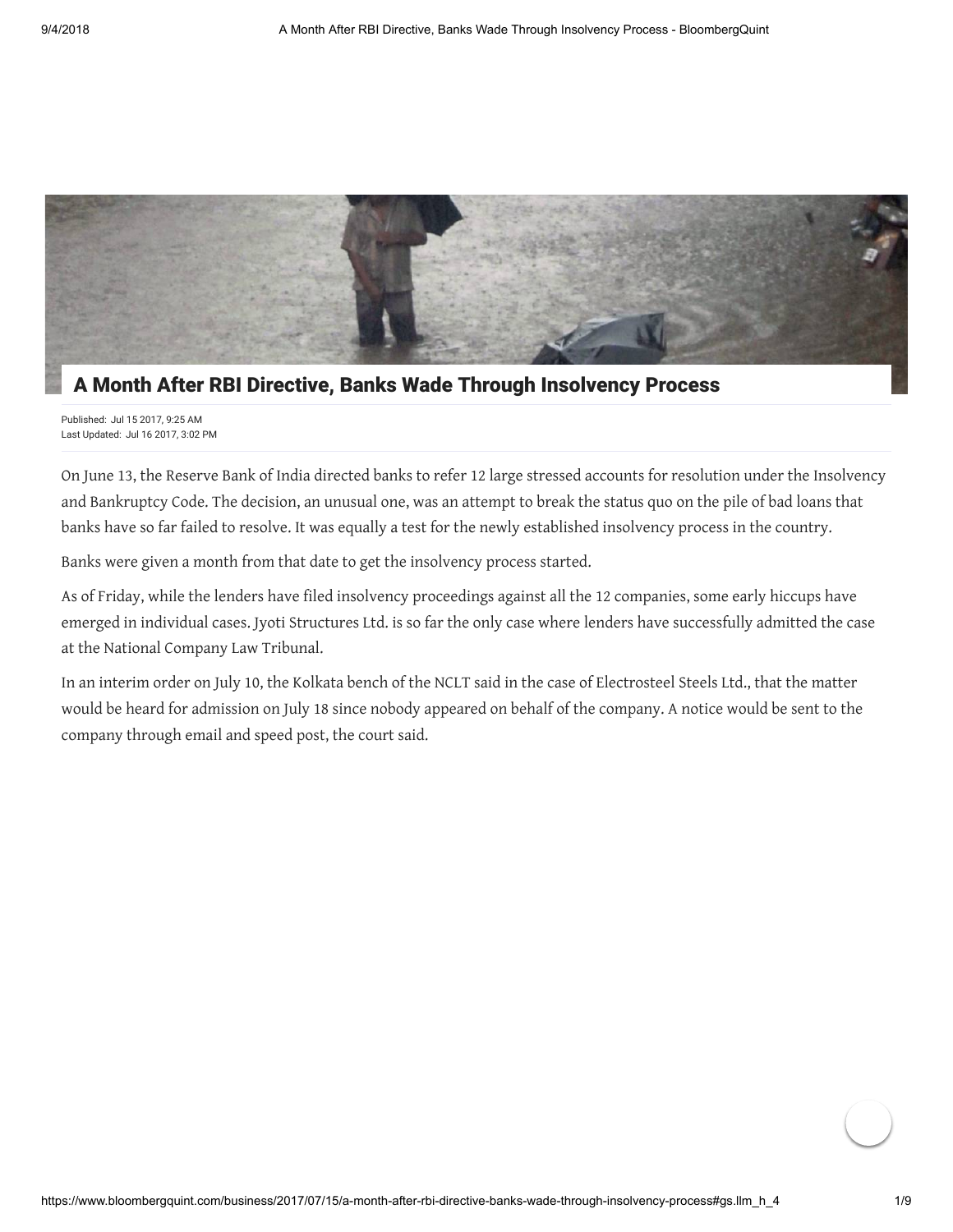| <b>Name</b>                      | <b>Case Filed</b> | <b>Case Admitted</b>        | <b>Next Hearing Date</b> |
|----------------------------------|-------------------|-----------------------------|--------------------------|
| <b>Monnet Ispat</b>              |                   | х                           | July 17                  |
| <b>Jyoti Structures</b>          |                   |                             |                          |
| <b>Electrosteel Steels</b>       |                   | Х                           | July 18                  |
| <b>Amtek Auto</b>                |                   | Х                           | July 17                  |
| <b>Essar Steel</b>               |                   | Х                           | July 17                  |
| <b>Bhushan Steel</b>             |                   | Х                           | July 19                  |
| <b>Bhushan Power &amp; Steel</b> |                   | Х                           | July 19                  |
| Jaypee Infratech                 |                   | х                           | <b>TBA</b>               |
| <b>Lanco Infratech</b>           |                   | Х                           | <b>TBA</b>               |
| <b>ABG Shipyard</b>              |                   | Х                           | <b>TBA</b>               |
| <b>Alok Industries</b>           |                   | ×                           | July 18                  |
| Era Infra & Engineering          |                   | х                           | July 25                  |
|                                  |                   | <b>TBA: To be announced</b> |                          |

# **Overlap With Winding Up Petitions**

Among the 12 ccompanies, two are already facing winding up petitions in court.

In the case of Era Infra & Engineering Ltd., the company at a hearing on July 12, brought to the tribunal's notice that there were several winding up petitions, which are pending adjudication before the Delhi High Court. The court asked legal counsel to examine whether the insolvency application is maintainable in such a scenario. The matter has been adjourned till July 25.

Insolvency proceedings against Alok Industries Ltd. face a similar question. In November 2016, the Small Industries Development Bank of India (SIDBI) had filed a winding up petition against the company. The Ahmedabad bench of the NCLT will hear the case on July 18.

"The NCLT has to ensure that there are no procedural lapses. The approach is that operationally it is more convenient to sort out issues beforehand and prior to admission of IBC application. There is a need for precedent setting also, which is happening now."

### Babu Sivaprakasam, Partner, Economic Laws Practice

# **Reluctant Promoters**

In other cases, like Essar Steel Ltd., banks have run into hostile promoters.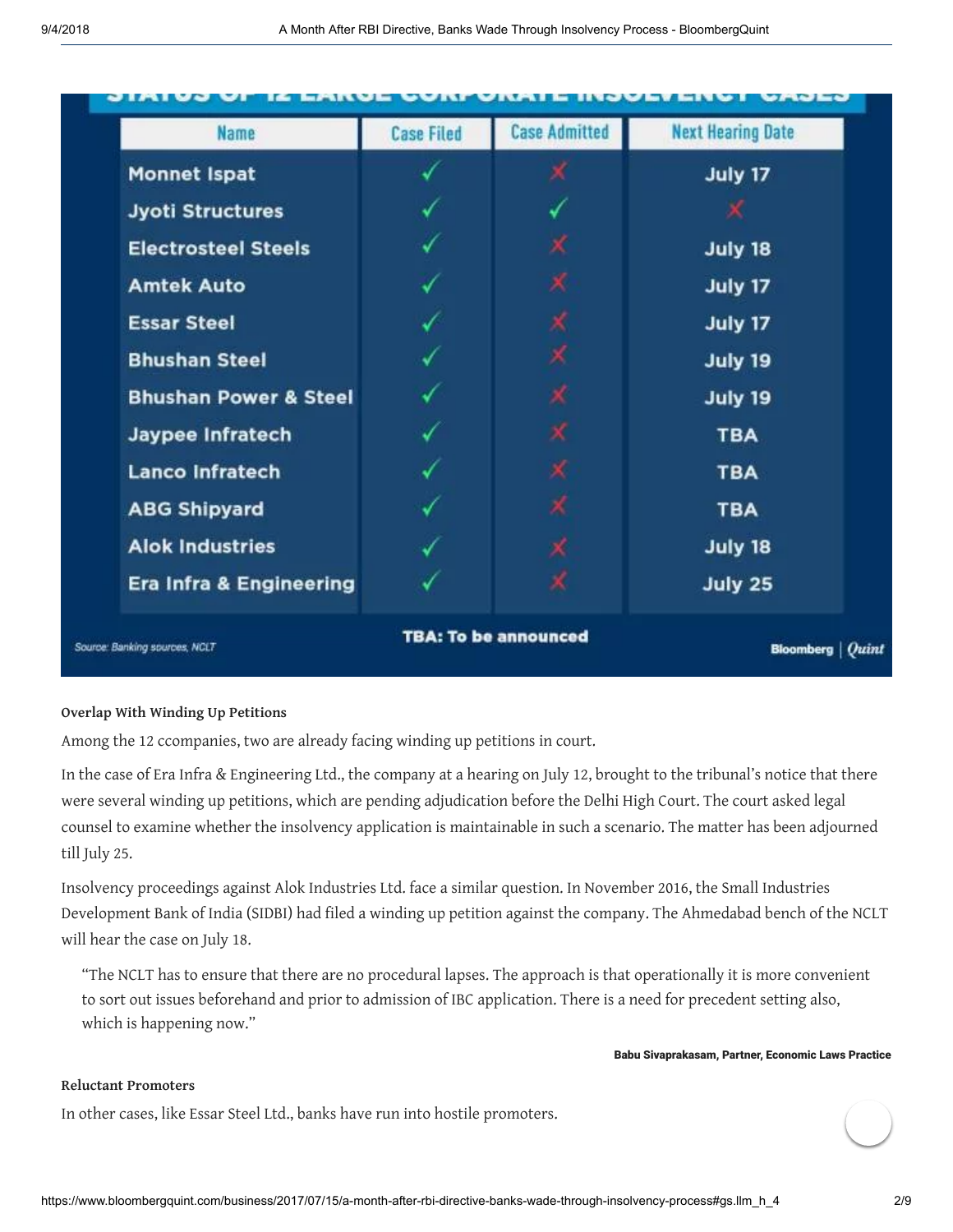that insolvency proceedings would be detrimental to the company's interest. It also argued that the RBI's criteria for selecting the 12 companies was arbitrary.

The Gujarat High Court has reserved its order in the case till Monday.

In the case of Bhushan Power & Steel Ltd., where Punjab National Bank is the lead banker, the company is likely to seek relief from the Delhi High Court, a person close to the development said. On Thursday, the NCLT said that the insolvency matter involving the company will be heard on July 19.

Bhushan Power & Steel did not respond to an email sent by BloombergQuint on Friday.

State Bank of India, the lead banker in the case of Monnet Ispat & Energy Ltd., faced some push back from the company when it argued that a proposed deal with the JSW Group had been rejected by the lenders. The bankers in turn said the deal wasn't good enough. The lending consortium owns majority stake in Monnet Ispat after they invoked the strategic debt restructuring scheme in August 2015. The next hearing in the matter is scheduled for July 17.

" Seeking legal intervention is every citizen's right, we cannot stop them. As a banker it is our prayer to the court that they decide on matters quickly so that insolvency procedures can move ahead. The timeline of 180 days to our mind is fairly adequate to arrive at a resolution plan. If you delay matters any further then you have to face losses."

## Rajnish Kumar, Managing Director - National Banking, State Bank of India

In cases such as Jaypee Infratech Ltd., Lanco Infratech Ltd. and ABG Shipyard Ltd., the NCLT is yet to announce a date for hearing. Hearings in the Amtek Auto Ltd. and Bhushan Steel Ltd. cases are scheduled for July 17 and 19 respectively.

Under the IBC framework, the NCLT has 14 days to either admit or reject an insolvency case, from the time it is filed. However, the National Company Law Appellate Tribunal (NCLAT), in the case of JK Jute Mills Co. Ltd. v/s Surendra Trading Co., had observed that while the timelines prescribed under the code are important, the NCLT has inherent powers to extend the timeline to admit or reject a filing, on a case-to-case basis.

Banks have picked interim resolution professionals in each of these 12 cases and are awaiting admission to start the insolvency process. Once admitted, the resolution professional is finalised and a committee of creditors is formed. The resolution professional will then work on a resolution plan as well as peruse plans submitted by others. The plan then needs approval from 75 percent of the committee of creditors and the NCLT before being implemented.

If a definite plan is not arrived at within 270 days of admission, the company will be liquidated as per provisions under the code.

#### *BloombergQuint*

Stay Updated With **[Business News](https://www.bloombergquint.com/business)** On BloombergQuint

# **Recommended For You**

|  |  |  |  |  | Reliance Infra Wins Rs 200-Crore Arbitration Against NHAI |  |  |
|--|--|--|--|--|-----------------------------------------------------------|--|--|
|--|--|--|--|--|-----------------------------------------------------------|--|--|

- ▶ [Lupin Gets U.S. Drug Regulator's Observation For Tarapur API Facility](https://www.bloombergquint.com/markets/2018/09/04/lupin-gets-us-drug-regulators-observation-for-tarapur-api-facility)
- [August Auto Sales Live: Auto Sales A Mixed Bag In August](https://www.bloombergquint.com/business/2018/09/01/august-auto-sales-live-passenger-vehicles-car-commercial-two-wheeler-volumes-data)
- ▶ [Employee Stock Option Plans By PSU Banks See Mixed Response](https://www.bloombergquint.com/business/2018/09/03/employee-stock-option-plans-by-psu-banks-see-mixed-response)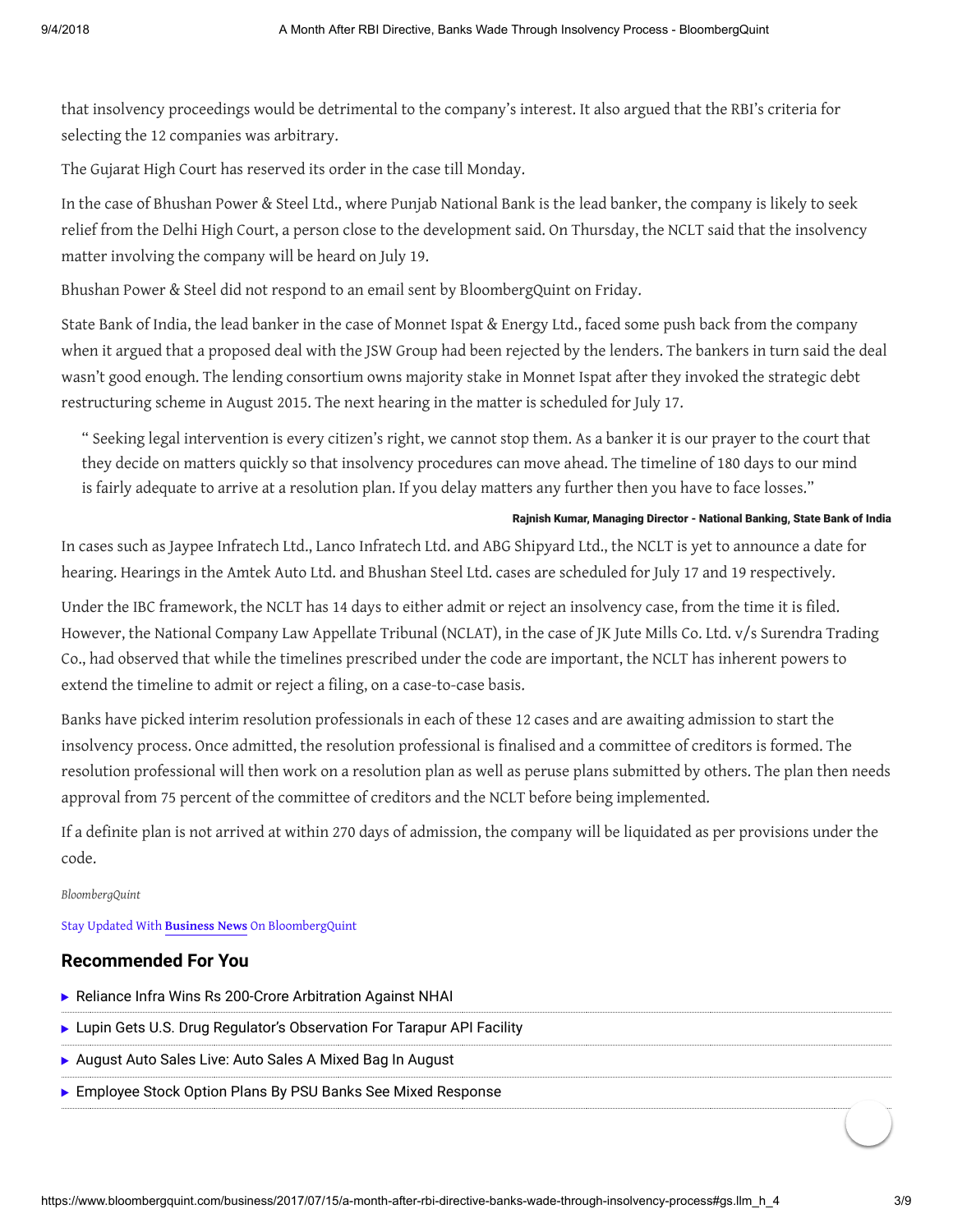

The Mercedes-Benz E-Class. Engineered to make your choice easy.



# **SUBSCRIBE** to Bloomberg | Quint The Daily Newsletter

| <b>Enter Email address</b>                 | Subscribe |  |  |  |  |
|--------------------------------------------|-----------|--|--|--|--|
| I agree to the terms of the privacy policy |           |  |  |  |  |
| News & Stock Alerts                        |           |  |  |  |  |
| WhatsApp                                   | Subscribe |  |  |  |  |
| facebook Messenger                         | Subscribe |  |  |  |  |
| Telegram                                   | Subscribe |  |  |  |  |